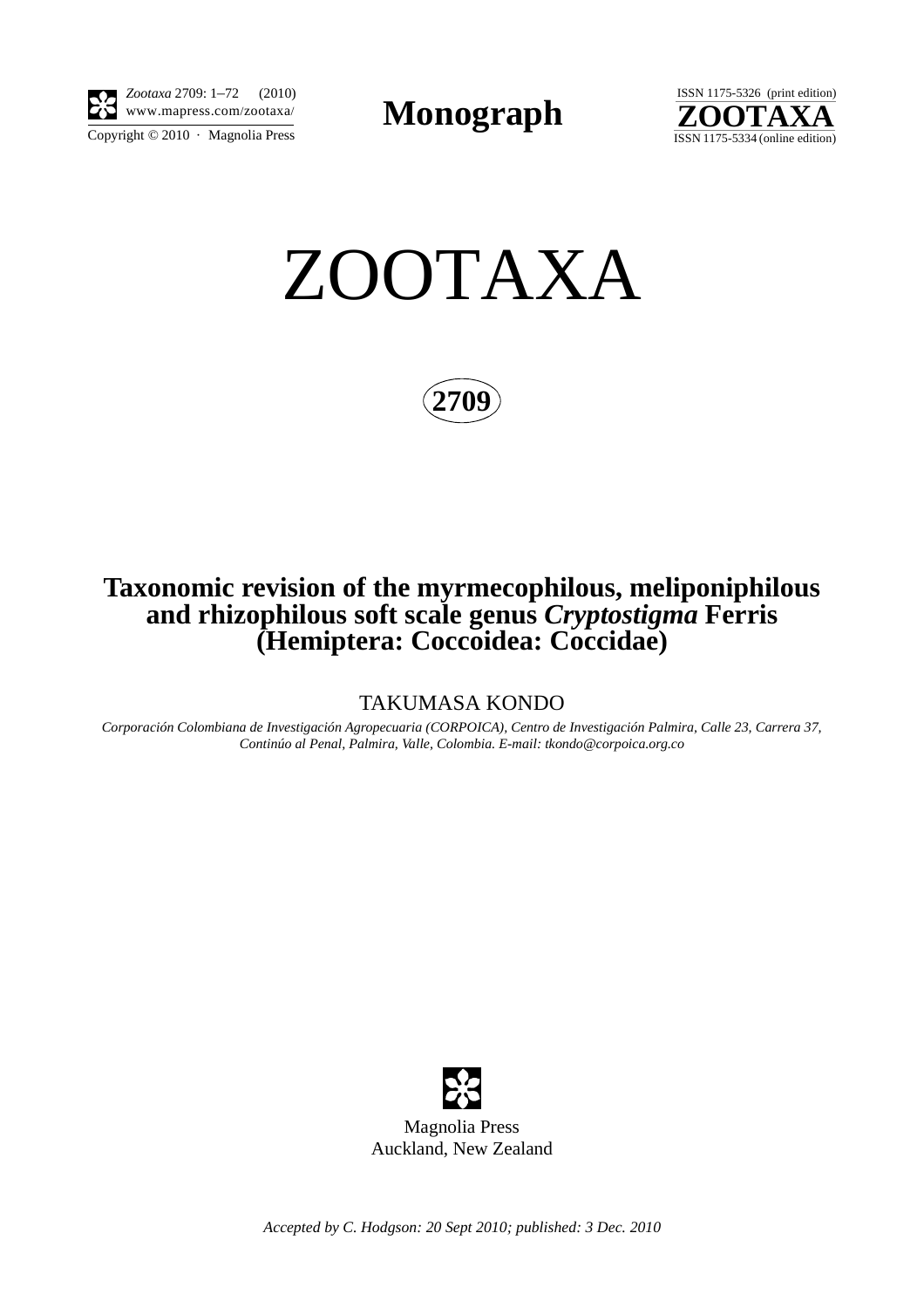Takumasa Kondo **Taxonomic revision of the myrmecophilous, meliponiphilous and rhizophilous soft scale genus** *Cryptostigma* **Ferris (Hemiptera: Coccoidea: Coccidae)** (*Zootaxa* 2709) 72 pp.; 30 cm. 3 December 2010 ISBN 978-1-86977-637-4 (paperback) ISBN 978-1-86977-638-1 (Online edition)

FIRST PUBLISHED IN 2010 BY Magnolia Press P.O. Box 41-383 Auckland 1346 New Zealand e-mail: zootaxa@mapress.com http://www.mapress.com/zootaxa/

© 2010 Magnolia Press

All rights reserved.

No part of this publication may be reproduced, stored, transmitted or disseminated, in any form, or by any means, without prior written permission from the publisher, to whom all requests to reproduce copyright material should be directed in writing.

This authorization does not extend to any other kind of copying, by any means, in any form, and for any purpose other than private research use.

ISSN 1175-5326 (Print edition) ISSN 1175-5334 (Online edition)